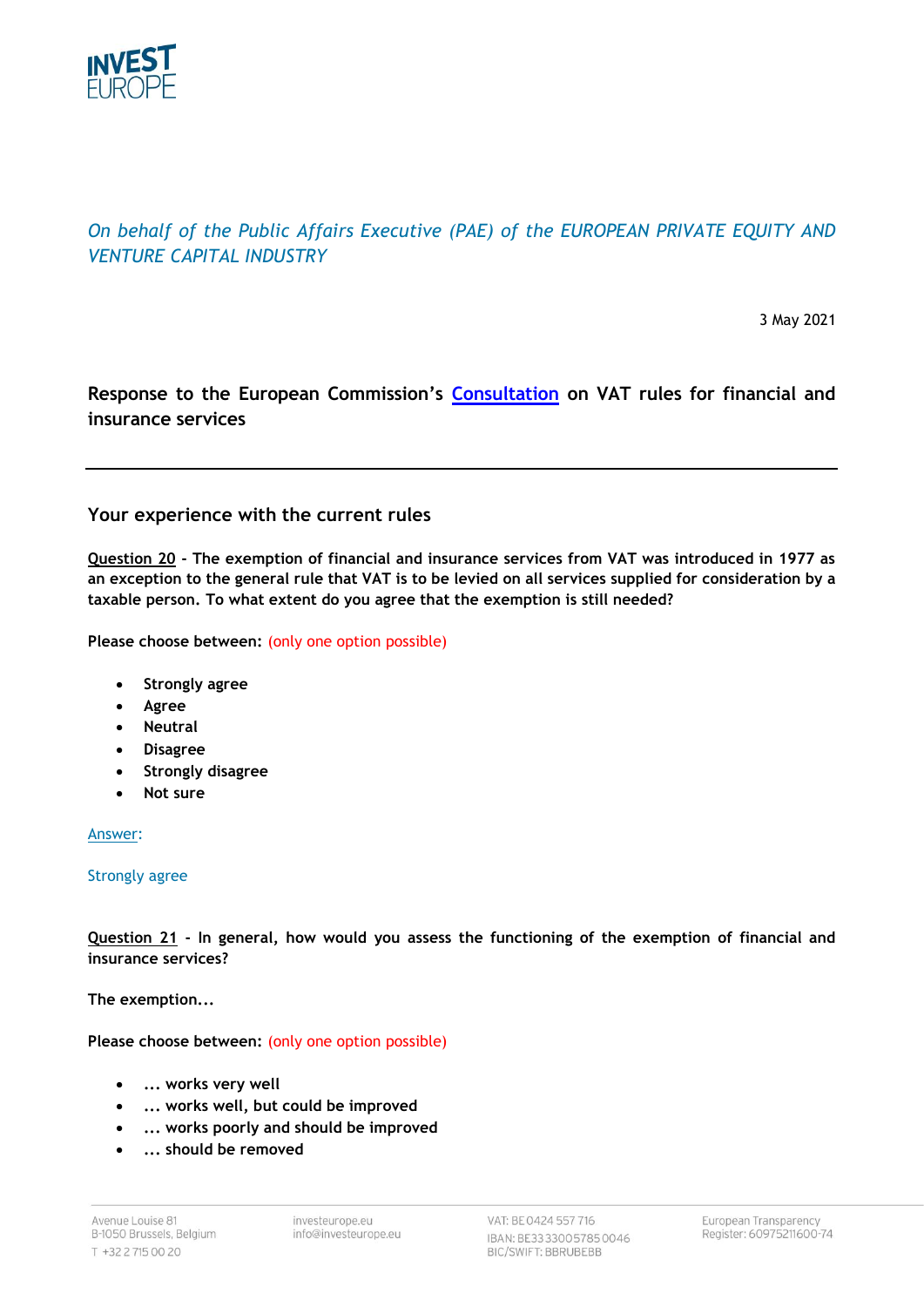

• **No opinion**

Answer:

... works well, but could be improved

**Question 22 - Please indicate the reason(s) why.**

**The exemption...**

**Please choose between:** (multiple answers possible)

- **... is too costly to apply**
- **... is too complex in terms of notions (structural provisions and the definition of exempted services)**
- **... is not clear in terms of notions (structural provisions and the definition of exempted services)**
- **... may have a distortive effect on competition with businesses in other Member States**
- **Other**
- **No opinion**

#### Answer:

... is too complex in terms of notions (structural provisions and the definition of exempted services)

... is not clear in terms of notions (structural provisions and the definition of exempted services)

# **Question 26 - The compliance with VAT rules can be more difficult when supplying financial and/or insurance services cross-border. How do the factors listed below contribute to that effect?**

Answer:

|                                             | Not at all | Somewhat | To a large | No      |
|---------------------------------------------|------------|----------|------------|---------|
|                                             |            |          | extent     | opinion |
| Difficulty of finding information on VAT    | X          |          |            |         |
| obligations in other Member States          |            |          |            |         |
| Different interpretations on definitions of |            | χ        |            |         |
| exempted services                           |            |          |            |         |
| Different rules for opting to tax           |            | χ        |            |         |
| Availability of VAT grouping                |            |          | χ          |         |
| Availability of cost-sharing arrangements   |            | χ        |            |         |
| Different deduction methods                 |            |          |            |         |
| Different VAT obligations in other Member   |            | X        |            |         |
| <b>States</b>                               |            |          |            |         |
| <b>Other</b>                                |            |          |            |         |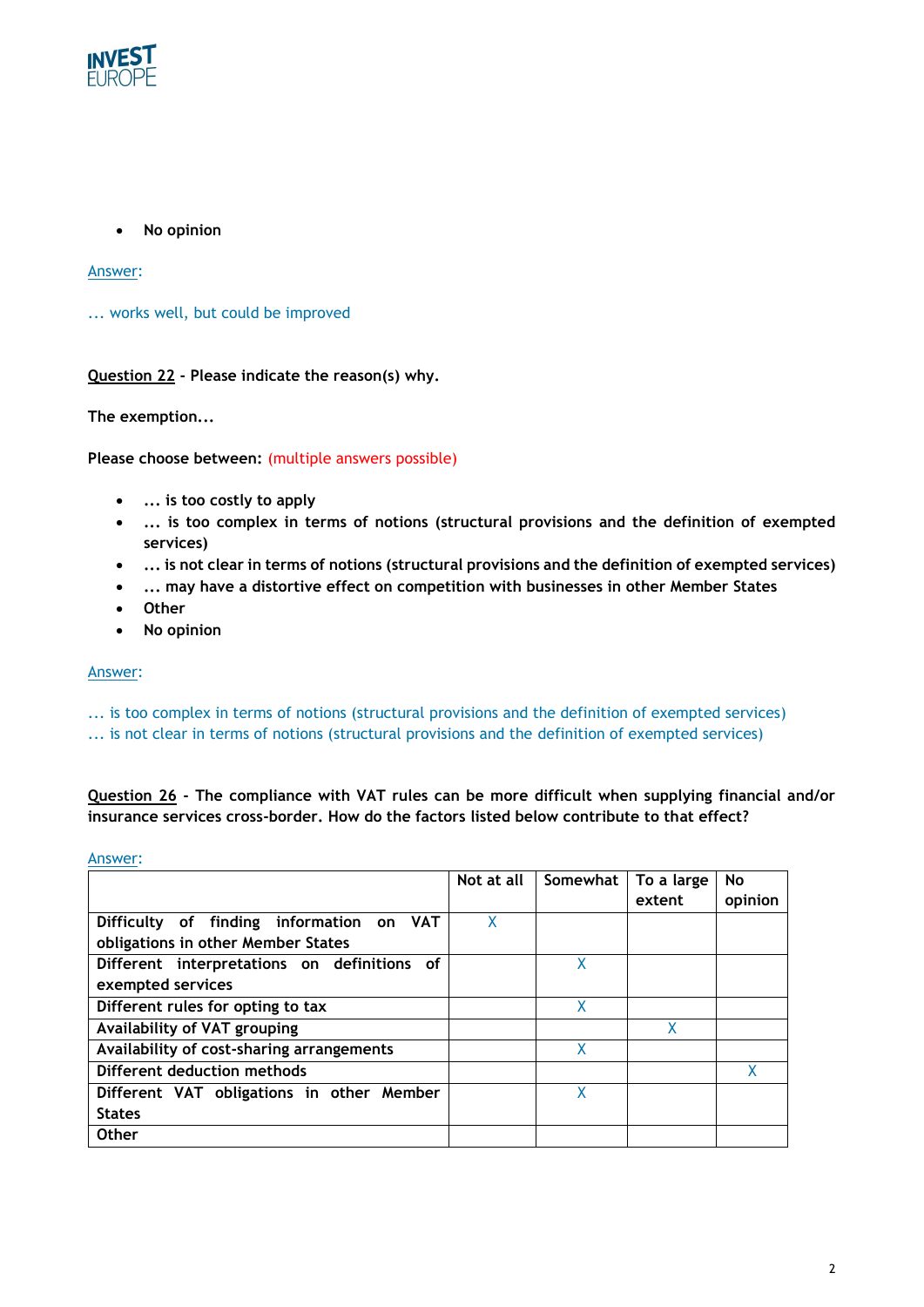

# **Question 28 - Do you think that the current rules hinder the development of cross-border supplies of financial and insurance services?**

Please choose between: (only one option possible)

- **Yes**
- **No**
- **Do not know**

Answer:

No.

**Question 35 - Do the current VAT rules for financial and insurance services result in prices lower than those that would apply if these services were taxed?**

Please choose between: (only one option possible)

- **Yes, but just for final non-taxable customers**
- **Yes, for all customers**
- **In part, due to other similar taxes**
- **No**
- **Do not know**

Answer:

Yes, for all customers

**Question 37 - VAT provisions related to financial and insurance services can be perceived as complex. For which of the current structural provisions is that correct?**

**Please choose between:** (multiple answers possible)

- **Option to tax**
- **VAT grouping**
- **Cost-sharing arrangements**
- **Proportional deduction**
- **None**

Answer:

None.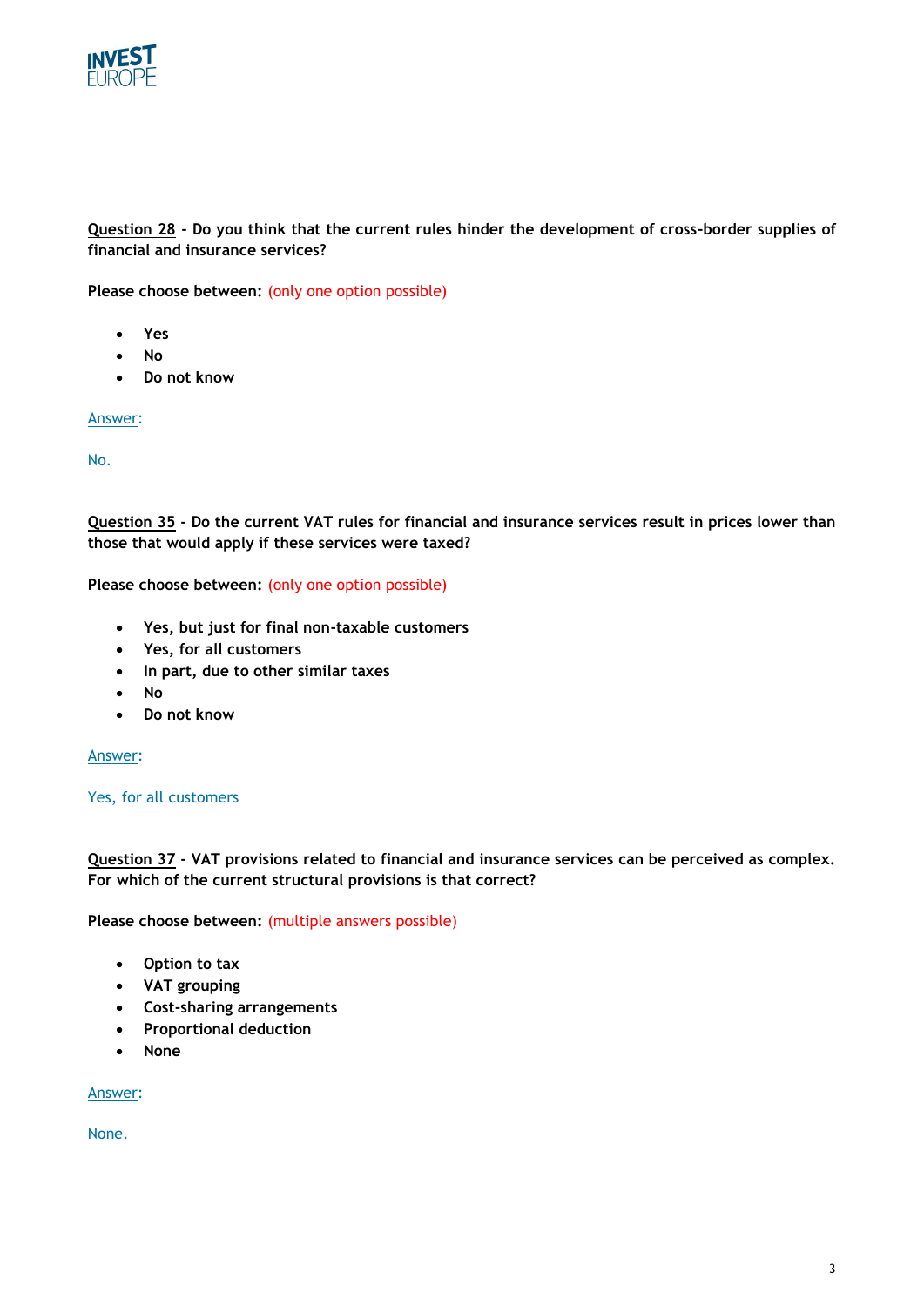

**Question 38 - To what extent do you agree or disagree with the following statement: The lack of input tax deduction is detrimental to the financial and insurance sector. It compels the sector to outsource services which are typically provided in-house, thus raising the costs.**

Please choose between: (only one option possible)

- **Strongly agree**
- **Agree**
- **Neutral**
- **Disagree**
- **Strongly disagree**
- **Do not know**

### Answer:

#### Disagree.

**Question 40 - To what extent do you agree that the current VAT rules are fit to cover emerging trends in the industry (such as digitalisation)?**

Please choose between: (only one option possible)

- **Strongly agree**
- **Agree**
- **Neutral**
- **Disagree**
- **Strongly disagree**
- **Do not know**

### Answer:

#### Neutral.

**Question 41 - The VAT treatment of emerging trends under the current VAT rules for financial and insurance services can be problematic due to unclear definitions for VAT purposes. In connection with which of the emerging trends listed, do you consider this correct?**

**Please choose between:** (multiple answers possible)

- **Services provided by means of fintech**
- **E-money**
- **Services linked to crypto-assets (such as mining)**
- **Payment services**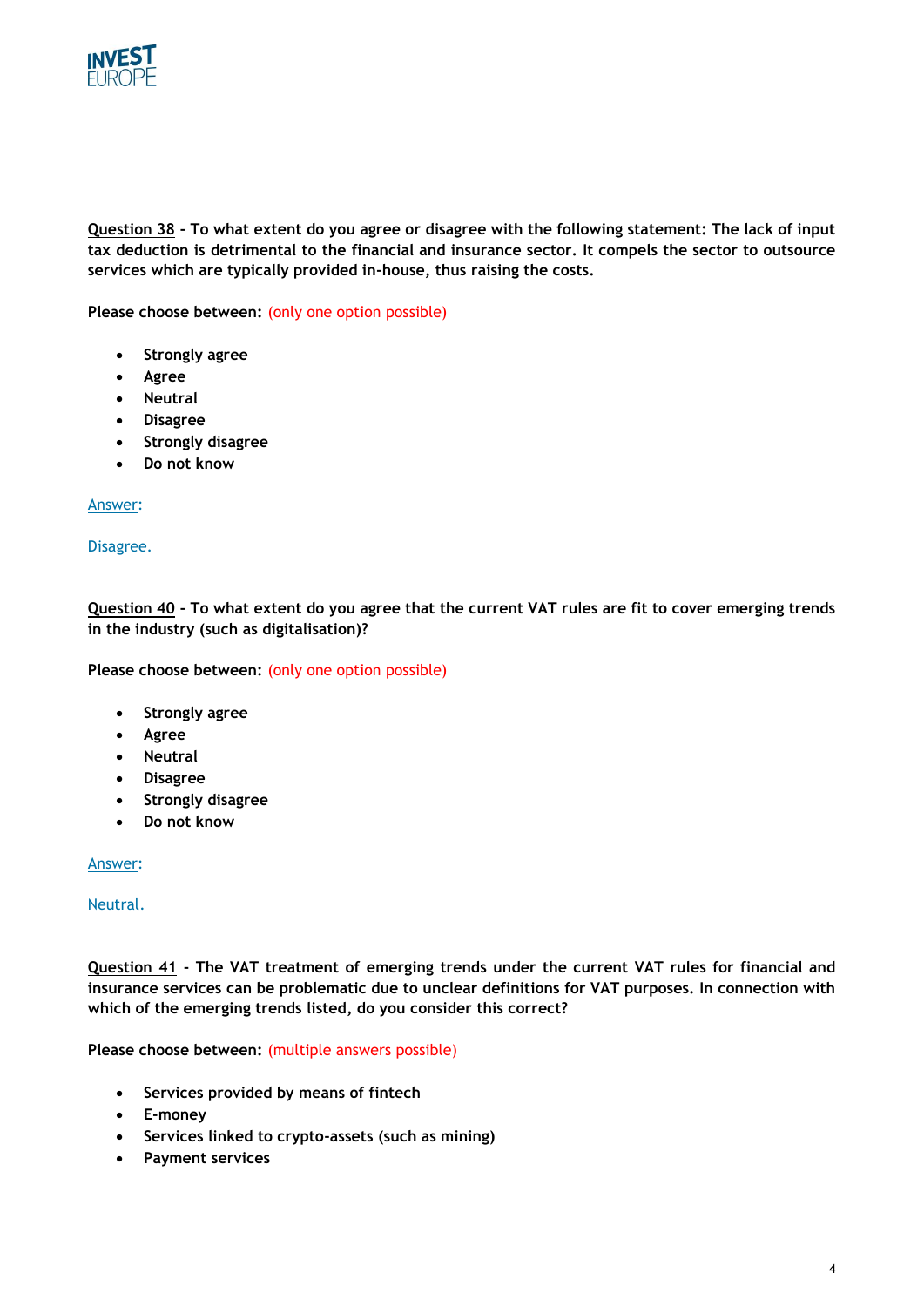

- **Other**
- **Do not consider it problematic**
- **Do not know**

Answer:

Do not know.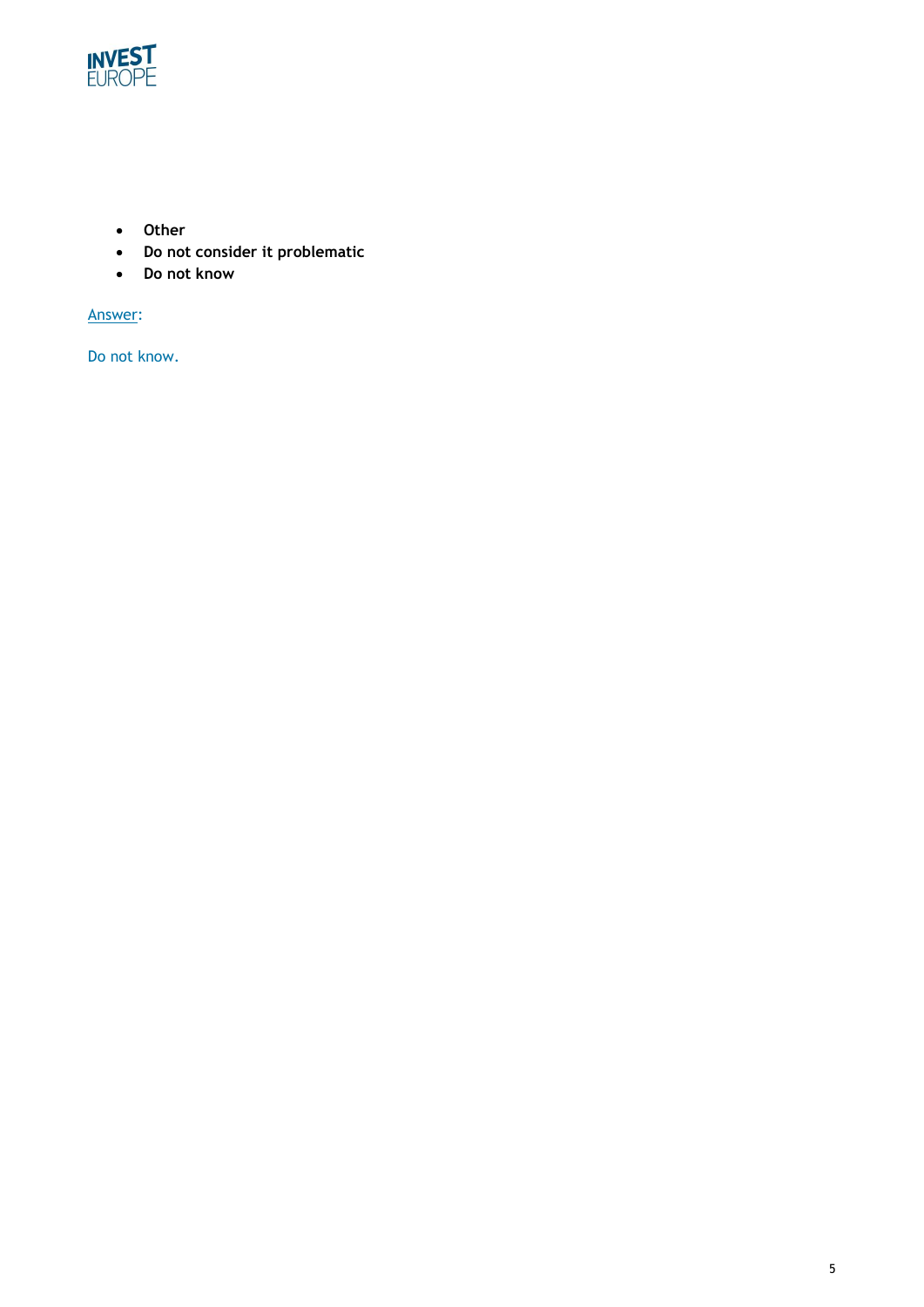

# **Possible changes to the current rules**

*The Commission is intending to prepare a proposal that will seek to modernise the current VAT rules for financial and insurance services. Your answers will feed into the review of these rules.*

**Question 44 - In your view, which would be the best way to reform the rules on exemption?**

**Please choose between:** (multiple answers possible)

- **Update definitions of exempt services drawing on the extensive CJEU case law in the field of VAT**
- **As regards the definitions, refer to other EU regulations governing the financial and insurance sector**
- **Removing the exemption, so that definitions will be no longer needed**
- **Other**
- **Do not know**

#### Answer:

Other.

## **Question 45 - Please indicate which other way(s).**

#### Answer:

In any potential reform of the rules on exemption, it is key to preserve and strengthen the exemption for fund management. If this exemption is not maintained, it would lead to an increase of costs for EU based private equity funds, which will have direct negative impacts on the EU economy and the many EU businesses, jobs and communities depending on their investments.

## **Question 46 - The removal of the exemption for financial and insurance services could benefit the neutrality of the VAT system. What could be other effects of such a removal?**

**Please choose between:** (multiple answers possible)

- **Simplification in the application of the VAT rules for financial and insurance services**
- **Lower VAT compliance costs**
- **Less distortive effect of the exemption on competition linked to suppliers from non-EU countries operating in the EU**
- **Higher VAT compliance costs**
- **Higher complexity of VAT rules**
- **None**
- **Other**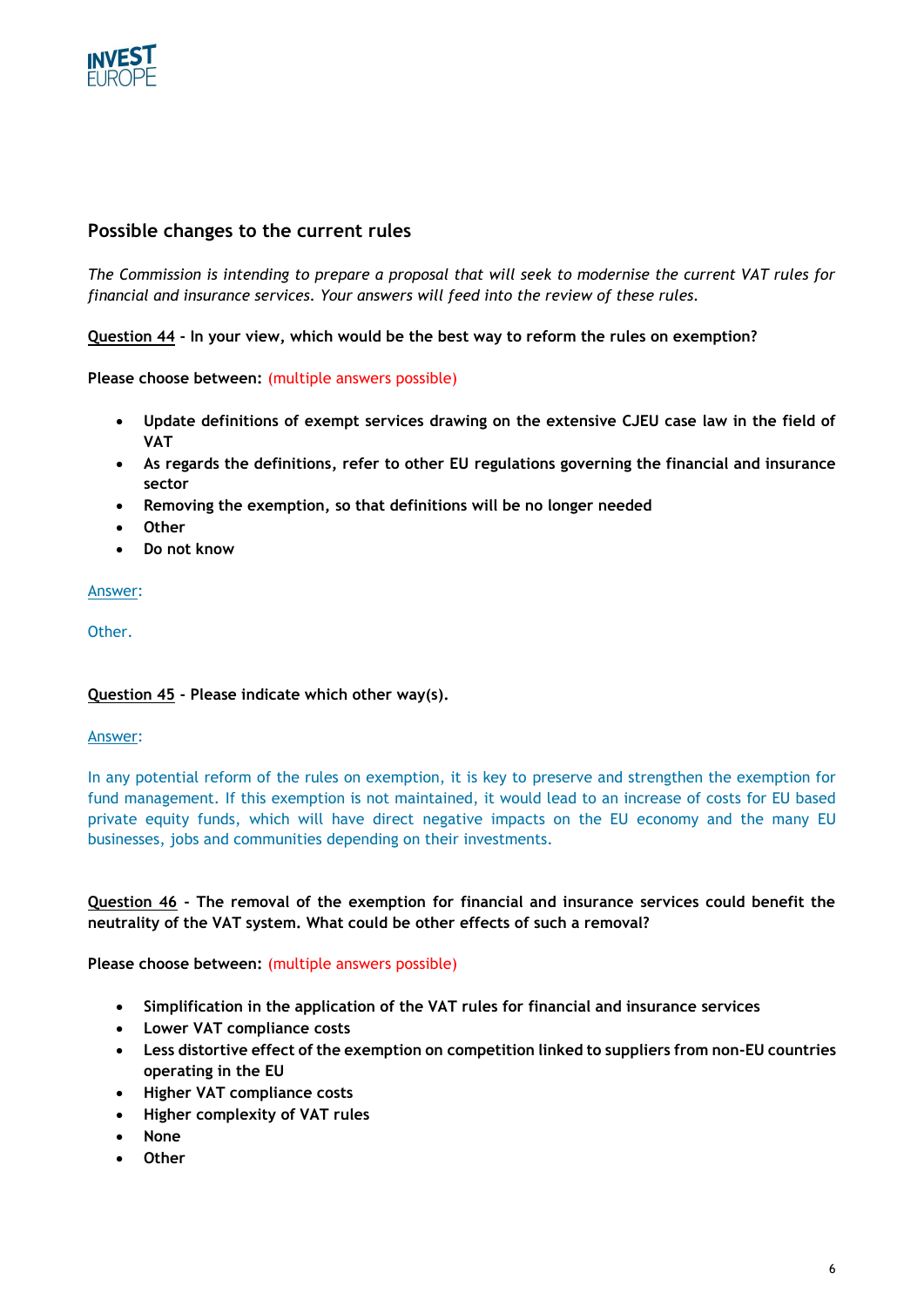

## Answer:

Higher VAT compliance costs. Higher complexity of VAT rules.

**Question 49 - Financial service providers may currently opt for taxation and obtain the right of deduction, but it is up to each Member State to introduce such option. Should Member States keep that discretion?**

Please choose between: (only one option possible)

- **Yes**
- **No, it should be available in all Member States**
- **No opinion**

## Answer:

No, it should be available in all Member States.

**Question 52 - Should cost-sharing agreements be made available to the financial and insurance services sector?**

Please choose between: (only one option possible)

- **Yes**
- **No**
- **No opinion**

# Answer:

Yes.

**Question 53 - In your view, should businesses established in other Member States be allowed to form part of the cost sharing arrangements?**

Please choose between: (only one option possible)

- **Yes**
- **No**
- **No opinion**

Answer: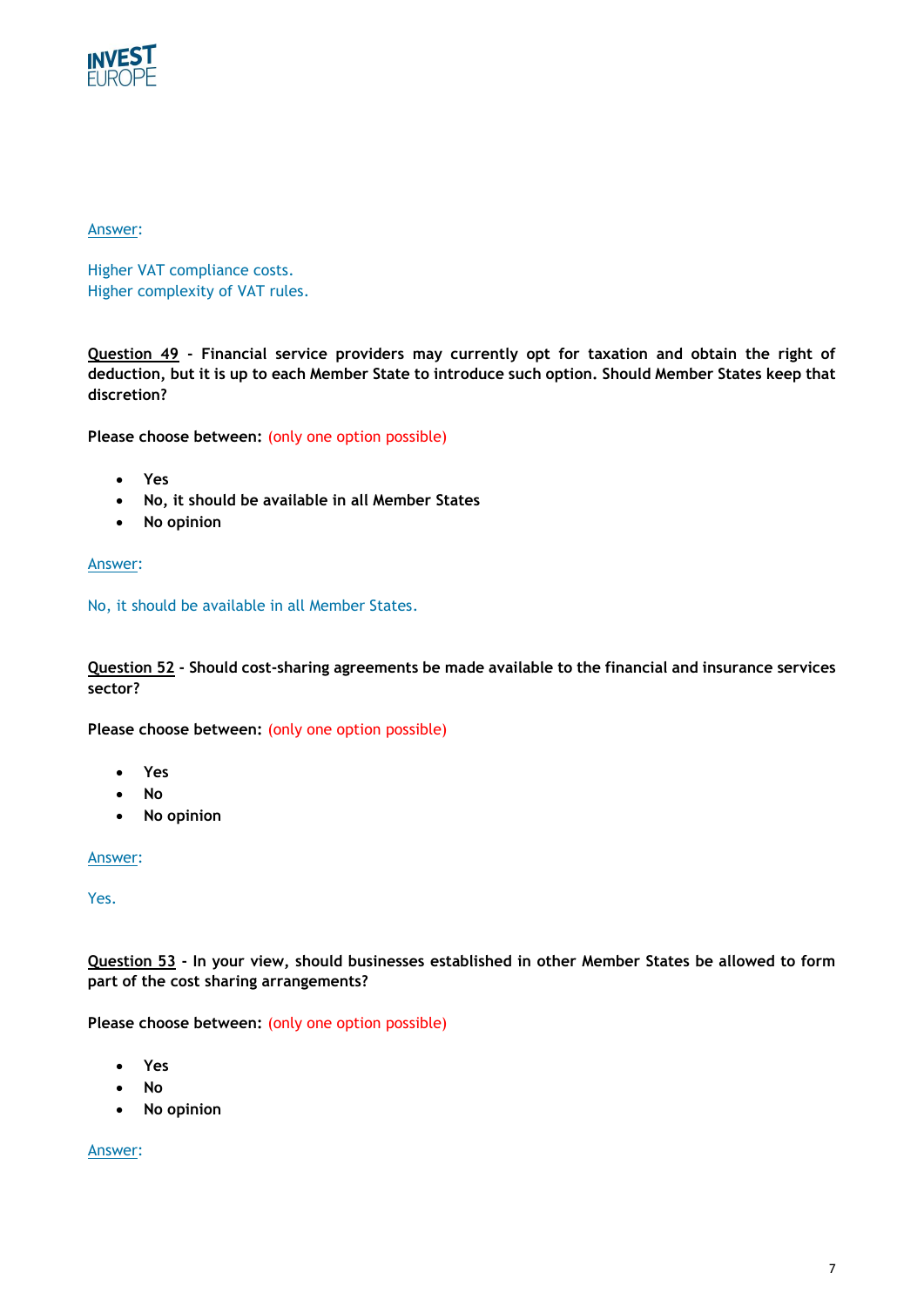

## Yes.

**Question 54 - Please indicate the reason(s) why.**

**Please choose between:** (multiple answers possible)

- **To achieve a more level playing field for businesses**
- **To boost competitiveness of financial and insurance service providers**
- **To reduce the tax burden and the administrative costs of businesses operating at cross-border level**
- **Other**

# Answer:

To achieve a more level playing field for businesses.

To boost competitiveness of financial and insurance service providers.

To reduce the tax burden and the administrative costs of businesses operating at cross-border level.

# **Question 58 - Which is the most beneficial aspect of establishing VAT groups for providers of financial and insurance services?**

Answer:

|                           | <b>Not</b> | Somewhat    | <b>Neither</b> | Somewhat   | <b>Very</b> | No      |
|---------------------------|------------|-------------|----------------|------------|-------------|---------|
|                           | beneficial | detrimental | beneficial     | beneficial | beneficial  | opinion |
|                           | at all     |             | not            |            |             |         |
|                           |            |             | detrimental    |            |             |         |
| It is optional            |            |             |                |            | X           |         |
| Intragroup supplies are   |            |             |                |            | X           |         |
| of scope<br>out<br>and    |            |             |                |            |             |         |
| therefore not taxed       |            |             |                |            |             |         |
| VAT compliance costs      |            |             |                |            | X           |         |
| lower for the<br>are      |            |             |                |            |             |         |
| members of the group      |            |             |                |            |             |         |
| as they are pooling       |            |             |                |            |             |         |
| them                      |            |             |                |            |             |         |
| It is easier to outsource |            |             |                |            | X           |         |
| the activity through a    |            |             |                |            |             |         |
| single taxable person     |            |             |                |            |             |         |
| VAT grouping increases    |            |             |                |            | X           |         |
| the competitiveness of    |            |             |                |            |             |         |
| the sector by reducing    |            |             |                |            |             |         |
| hidden VAT                |            |             |                |            |             |         |
| <b>Other</b>              |            |             |                |            |             |         |